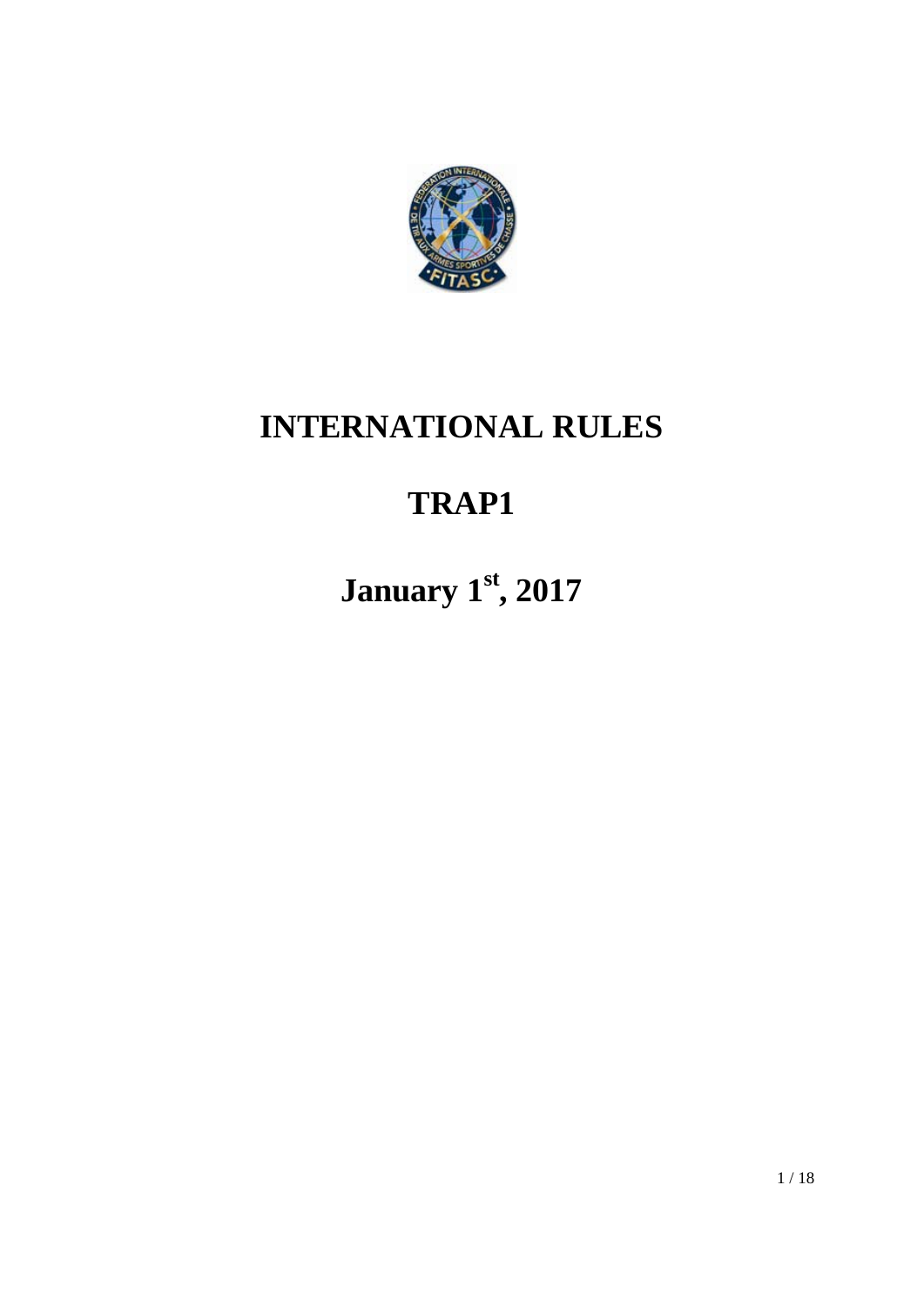

## **I. INSTALLATIONS**

#### **CHAPTER 1. GENERAL POINTS**

- **1.1** A Trap1 layout consists of a single multi-oscillating (vertical and horizontal directions) trap placed in a trench covered at the ground level by a fixed or hinged roof.
- **1.2** The trap will be so constructed and mounted that it will throw, totally random and unpredictable, continuously changing target trajectory angles and elevations within the limits stated in these rules.
- **1.3** The trap must be installed in a trench so that the pivot point of the throwing arm is 50 cm (+/-10 cm) below the top surface of the roof of the trench. It is recommended that the Trap be setback the minimum amount to allow the extreme angle targets to emerge as close to the central mark as possible.
- **1.4** A target must be placed upon the trench roof and positioned above the machine to indicate the point at which the target emerges when set to throw a straight target at zero degrees (0°).
- **1.5** The minimum distance between 2 trenches shall be 25 m, measured between the centers of both shooting positions #3.

#### **CHAPTER 2. SHOOTING AREA**

2.1 The shooting stations, consisting of an area 1 m x 1 m square, are placed in a straight line parallel to the trench. A horizontal distance of 15 m should be measured between the front line of the shooting stations and the front edge of the trench roof. The shooting stations are placed so that there are 2 to the left and 2 to the right of station number three they are placed 2.5 m from centre to centre so as to allow for intervals of 1.5 m between each of the five stations.

There is a shooting station called "waiting position" behind the shooting position #1.

**2.2** Each shooting station must be equipped with a stand for shooters to place their cartridges.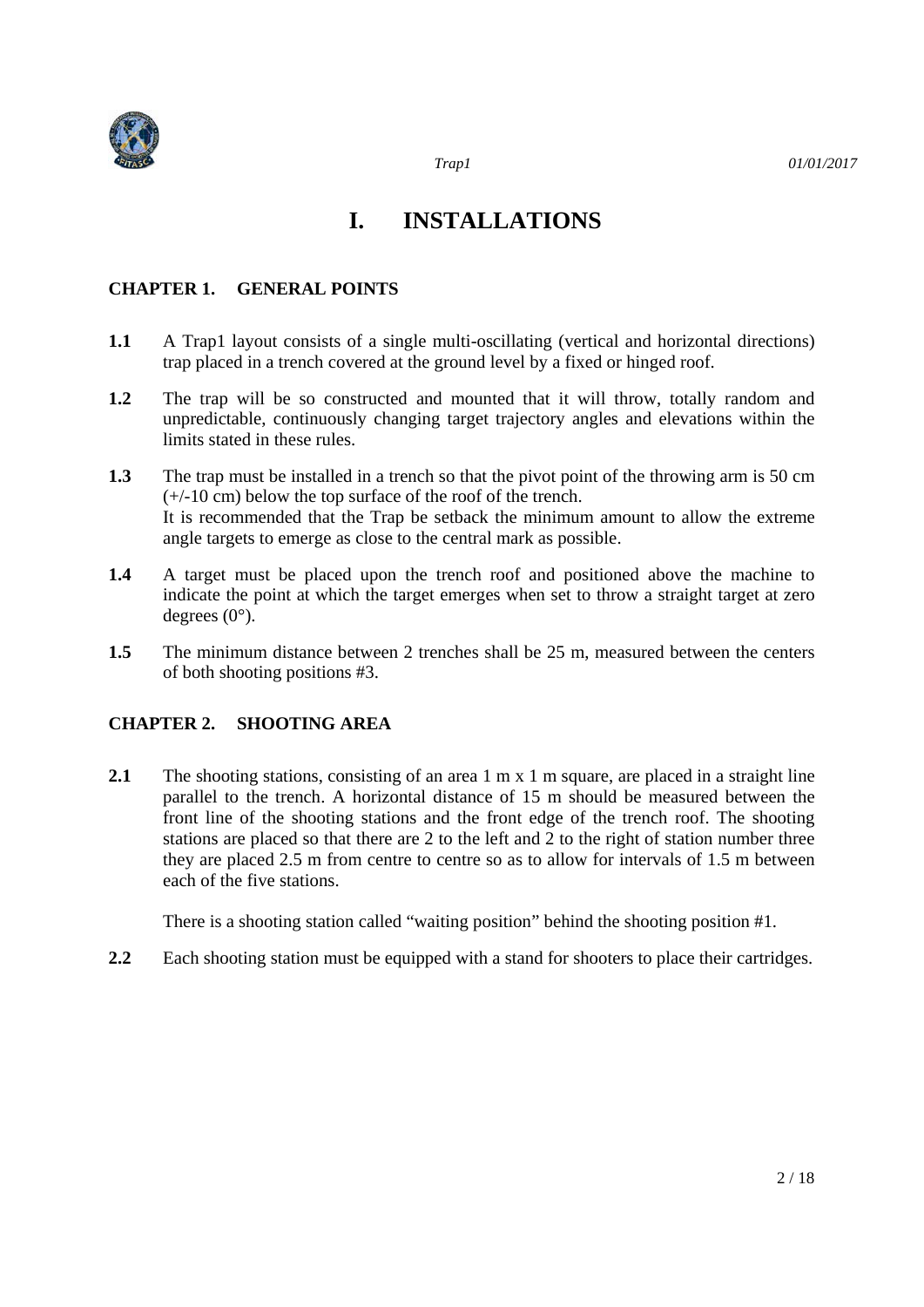



- *Trap1 01/01/2017*
- **2.3** In order to protect the shooters and referees in case of bad weather conditions, it is recommended that each layout is covered. To the rear of each layout a tent or a shelter must be provided to allow the waiting squad to take shelter in case of bad weather conditions.

#### **CHAPTER 3. TRAJECTORIES**

**3.1** The throw of the target shall have a trajectory length in still air conditions according the settings hereafter (with a tolerance of  $+\sqrt{-5}$  meters). This distance shall be measured from the pivot point of the throwing arm measured in the direction of the trajectory with the machine set to throw a target at an elevation of 2 meters from ground level (See appendix 1).

Recommended patterns of trap trajectories:

When the machine is set to a maximum angle of 45 degrees the length of throw should be 60 meters.

When the machine is set to a maximum angle of 40 degrees the length of throw should be 60 meters.

When the machine is set to a maximum angle of 35 degrees the length of throw should be 65 meters.

When the machine is set to a maximum angle of 30 degrees the length of throw should be 70 meters.

For International Championships all the recommended settings should be used over the various shooting layouts.

- **3.2** The height measurement of the trajectory is taken at 10 meters in front of the trap machine. The height of the target must be set to throw a minimum of 1.5 meters and a maximum of 3 meters with an allowance of  $+/- 0.1$  meters (See appendix 1).
- **3.3** The adjustment of the trajectory right or left must be done in such a way that the targets do not fall outside the limits represented by the two sides of an angle of 90°, where the apex is the center of the machine, so that the median extends behind the center of the shooting stand number three.

The recommended patterns of trap trajectories (see Article 3.1) provide for a maximum extreme angle of between 45 degrees and 30 degrees with a corresponding length of throw (See appendix 1).

The organizing club/range must supply the necessary equipment to measure and set the height, angle and trajectory."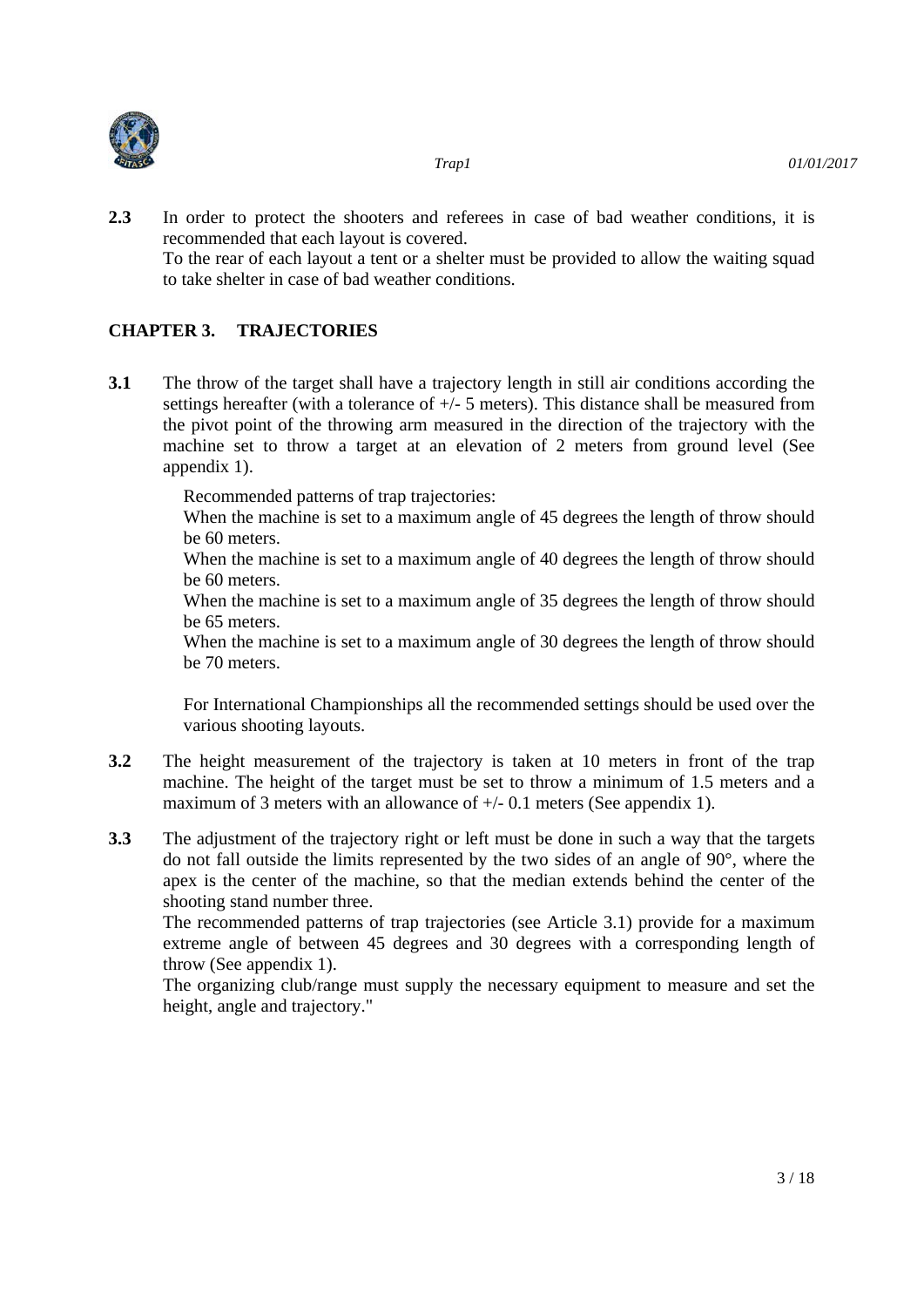

- **3.4** The trap after having being checked according to these regulations must be solidly fixed so that the obtained trajectory cannot be involuntarily altered during the testing process.
- **3.5** The different adjustments devices for the trap (projection speed, height of trajectory etc) must allow for lead seals to be affixed preventing unauthorized alteration of the target during the competition.

#### **CHAPTER 4. TARGETS**

- **4.1** The targets must have a diameter of 11 cm, a height of 25 to 26 mm, and a weight of between 100 and 110 g. For international competitions the targets must be the same color and the same agreed upon make and manufacture.
- **4.2** The situation of the shooting ground and the color of the targets must be such that the target stands out visibly against the background under normal lighting condition.

#### **CHAPTER 5. THROWING DEVICE**

- **5.1** The traps must be released by an electric (or electrical) acoustic release device.
- **5.2** Two cartridges maximum can be fired at each target.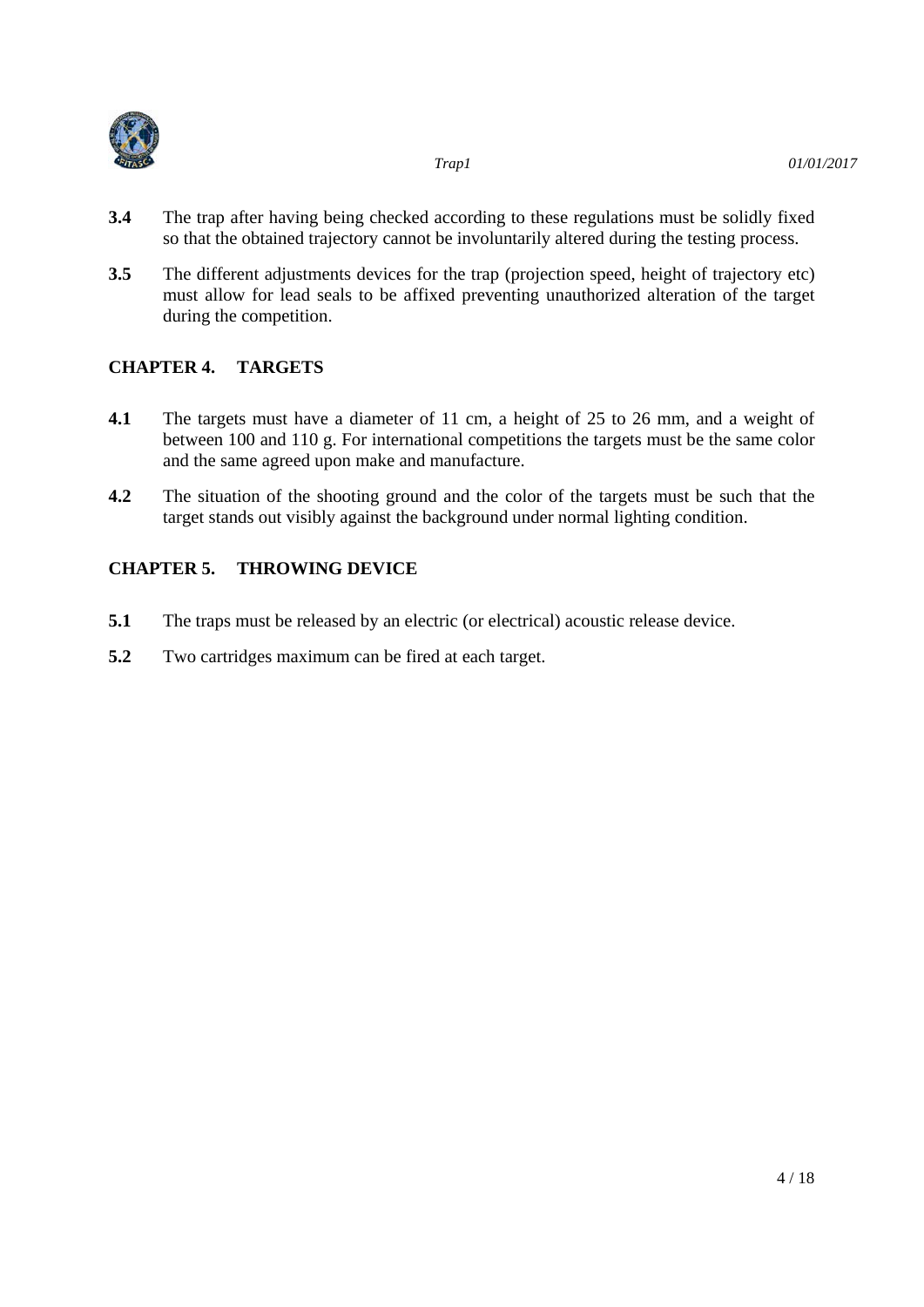

### **II. ORGANIZATION OF CHAMPIONSHIPS**

Two types of shooting organizations are possible:

- shooting by squad with 6 shooters maximum.
- Shooting in line requiring the electronic pulling and refereeing equipment.

This decision will be taken upon attribution of the championship.

#### **CHAPTER 6. SQUADDING ORGANIZATION**

**6.1** Within each squad, there must be a rotation of shooters between each round, either forwards or backwards, in agreement with the organizing federation. A shooter, who begins his first round at shooting station 1, will begin its second round at either the waiting position or shooting station 2.

#### **CHAPTER 7. INTERNATIONAL CHAMPIONSHIPS**

- **7.1** Prizes can be awarded to the best results of each day of shooting, but the official medals and international championship titles cannot be given without conforming to the rules and based on 200 or 300 targets (art 11.12)
- **7.2** The installations must be open for practice during the three days before the competition. During these practices, the targets will be of the same types that are used during the competition, see article n°4.1 and 4.2. The Technical Commission, checks the adjustments the day before the championship.
- **7.3** Unless advised otherwise by the official organizer, during the championship, it is forbidden to practice between the rounds, on the trenches controlled for the competition.

#### **CHAPTER 8. ARMS**

**8.1** All weapons, except pump guns, may be used including semi automatic models as long as the ejection of the empty cartridge does not disturb other shooters and on the condition that the caliber does not exceed 12 bore.

No advantage will be given to shooters using a caliber less than 12.

**8.2** No weapon is allowed with a barrel length of less than 66 cm.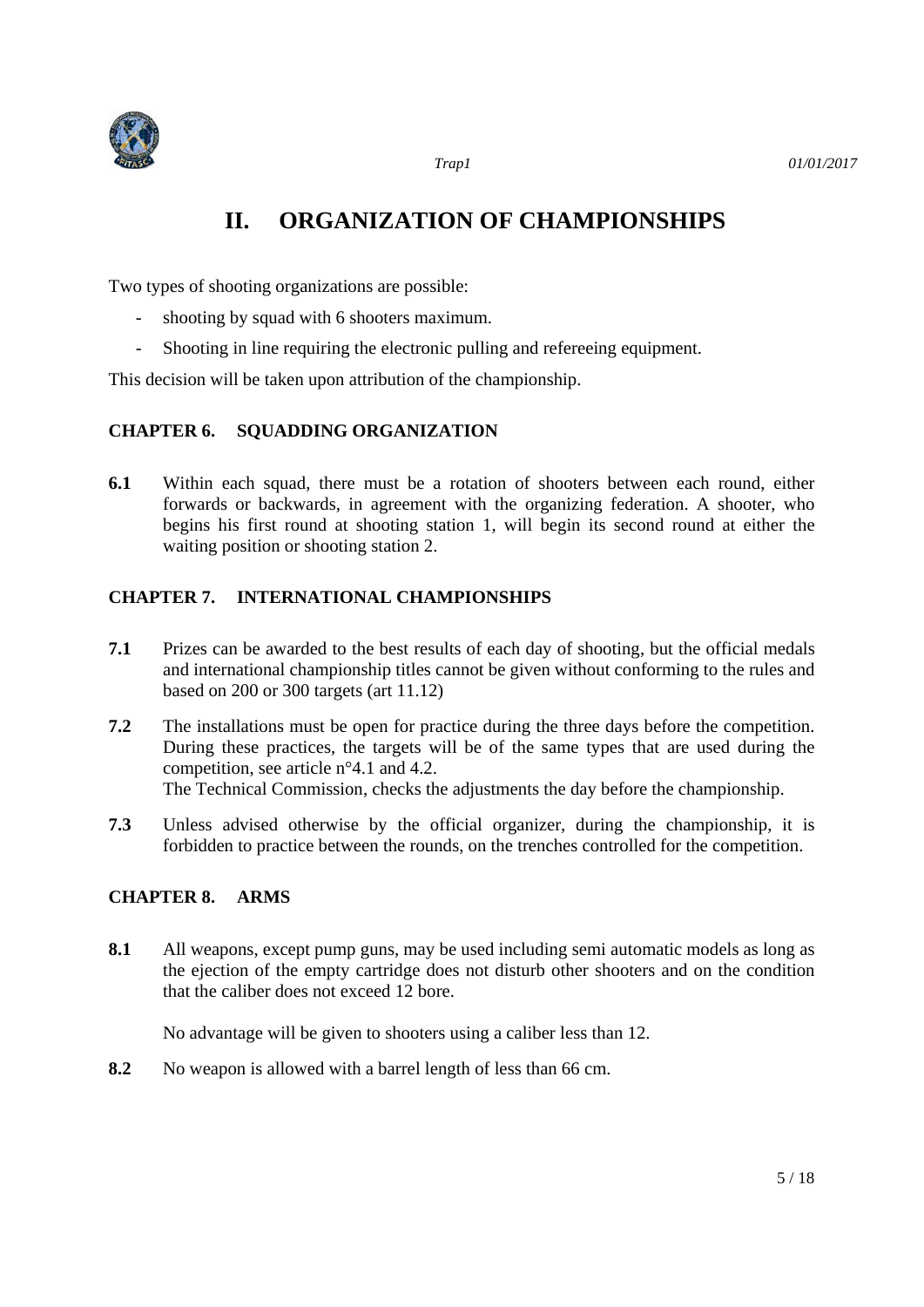

- **8.3** Straps and slings on weapons are forbidden and the use of any form of camera mounted on the shot gun is prohibited.
- **8.4** All guns, even if unloaded, must be handled with extreme care. Guns must be carried open and unloaded. Semi-automatic guns must be carried with the breech open and the muzzle pointing straight upwards or downwards.
- **8.5** When the shooter is not using his gun it must be placed vertically in a gun rack or in a similar place. It is forbidden to touch the gun of another shooter without permission.

#### **CHAPTER 9. AMMUNITION**

- **9.1** After having been shot, the length of the cartridge case must not exceed 70 mm. The shot load must not exceed 28 g of lead with an allowance of  $+/-0.5$  g. The lead shot will be spherical with a maximum diameter of 2.5 mm with an allowance of  $+$  0.1 mm. The use of black powder cartridges is forbidden as are tracer cartridges, reloaded cartridges or dispersant cartridges, in international competitions.
- **9.2** The official referee can remove two cartridges from the gun or from the pockets of the shooting vest of the shooter or several shooters to enable the jury to see if they conform to the rules.

#### **CHAPTER 10. DRESS CODE**

**10.1** Shooters are requested to come to the shooting stand dressed in a suitable fashion for a public event.

Shorts are forbidden, only knee-length shorts (of the Bermuda type cut off 5 cm at most above the knee) are allowed.

Shirts must have at least short sleeves with or without a collar but must come to the base of the neck at least (Tee-shirt).

Stripping to the waist under the shooting jacket is forbidden. Sandals are forbidden for safety reasons.

At the opening ceremony, during the parade of National teams, their members have to be in the attire of their national team or wearing a pair of pressed trousers and blazer.

At the closing ceremony all the shooters receiving awards shall attend the prize-giving either in the attire of their National team or wearing a pair of pressed trousers and blazer.

**10.2** Numbers

The shooters competition number must be visible and worn in its entirety on the back. Any failure to comply with these rules will be sanctioned by a warning from the referee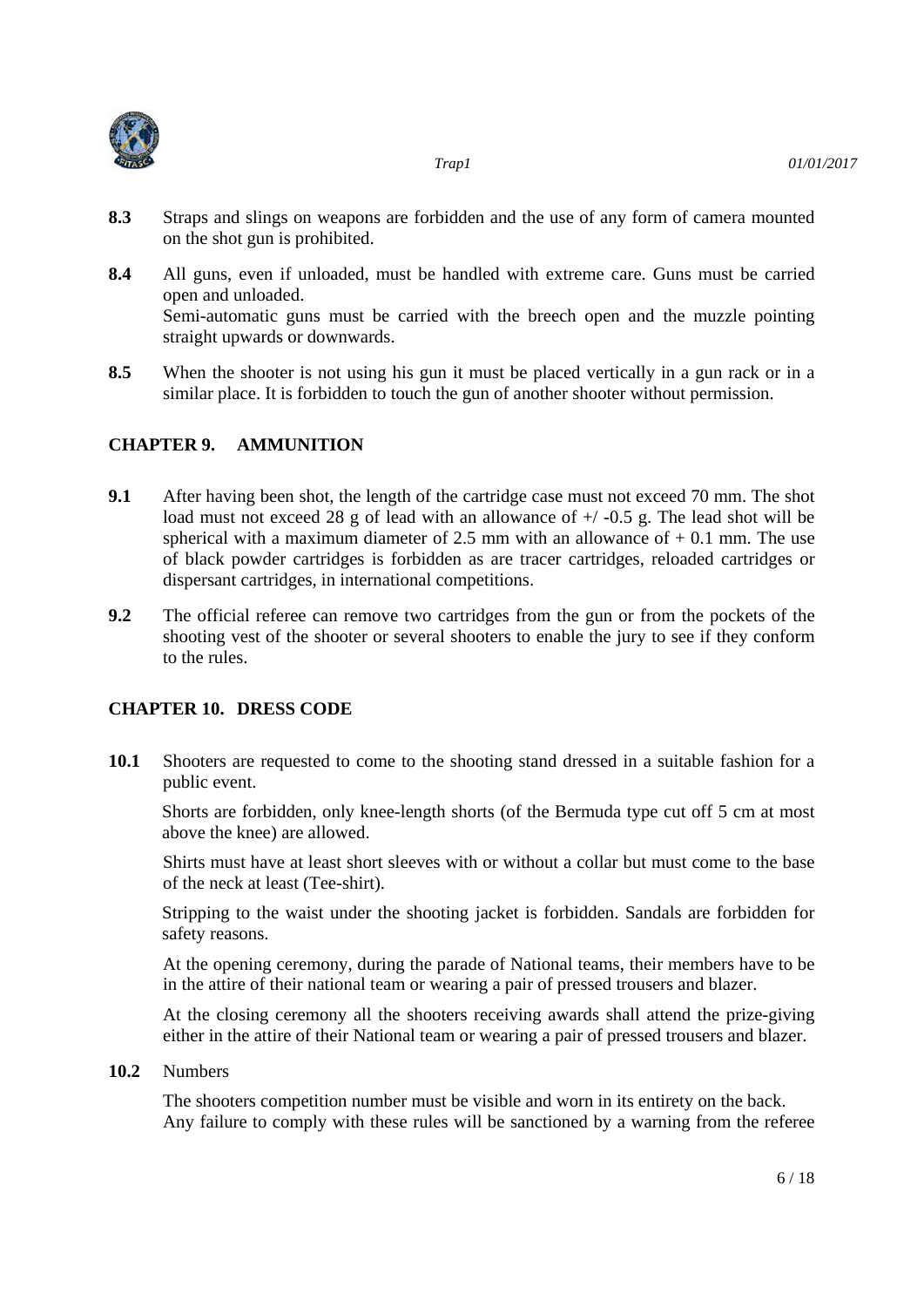

leading to sanctions that can involve exclusion from the competition by decision of the jury.

**10.3** Equipment

All mobile telephones and portable audio equipment must be switched off or to silent.

**10.4** Hearing protection

Hearing protection is compulsory for all shooters, referees, staff and members of the public on or in the proximity of a layout. Any shooter on a stand without propriety hearing protection is considered absent. In all circumstances outside the clubhouse, children present on a range must wear hearing protection.

**10.5** Safety glasses

Safety glasses are compulsory, without any exceptions, for all shooters, referees, staff and anyone else in the immediate vicinity of a stand. Any shooter on a stand not wearing safety glasses is considered absent.

#### **CHAPTER 11. JURY**

The jury manages the technical aspects of the competition.

**11.1** International events will be controlled by a Jury consisting of a representative from each participating country with a registered national team. The Chairman of the Jury will be the delegate appointed by FITASC and will come from a country other than the host (organizing) country.

Jury members who notice an irregularity may not directly intervene to the referees but must report what they have observed to the Jury.

All the Jury members must wear an identification badge supplied by the organizing committee.

- **11.2** The role of the jury is to control the national and international licensed referees. To appoint, if there are not sufficient numbers, auxiliary referees from the competitors that are selected by the jury to offer their services to represent the National Federation of the championship organization.
- **11.3** The members of the jury and the referees are responsible for ensuring, before the start of the shooting, that the ranges and installations conform to the published specification and that the preparations of have been made in a suitable and effective manner.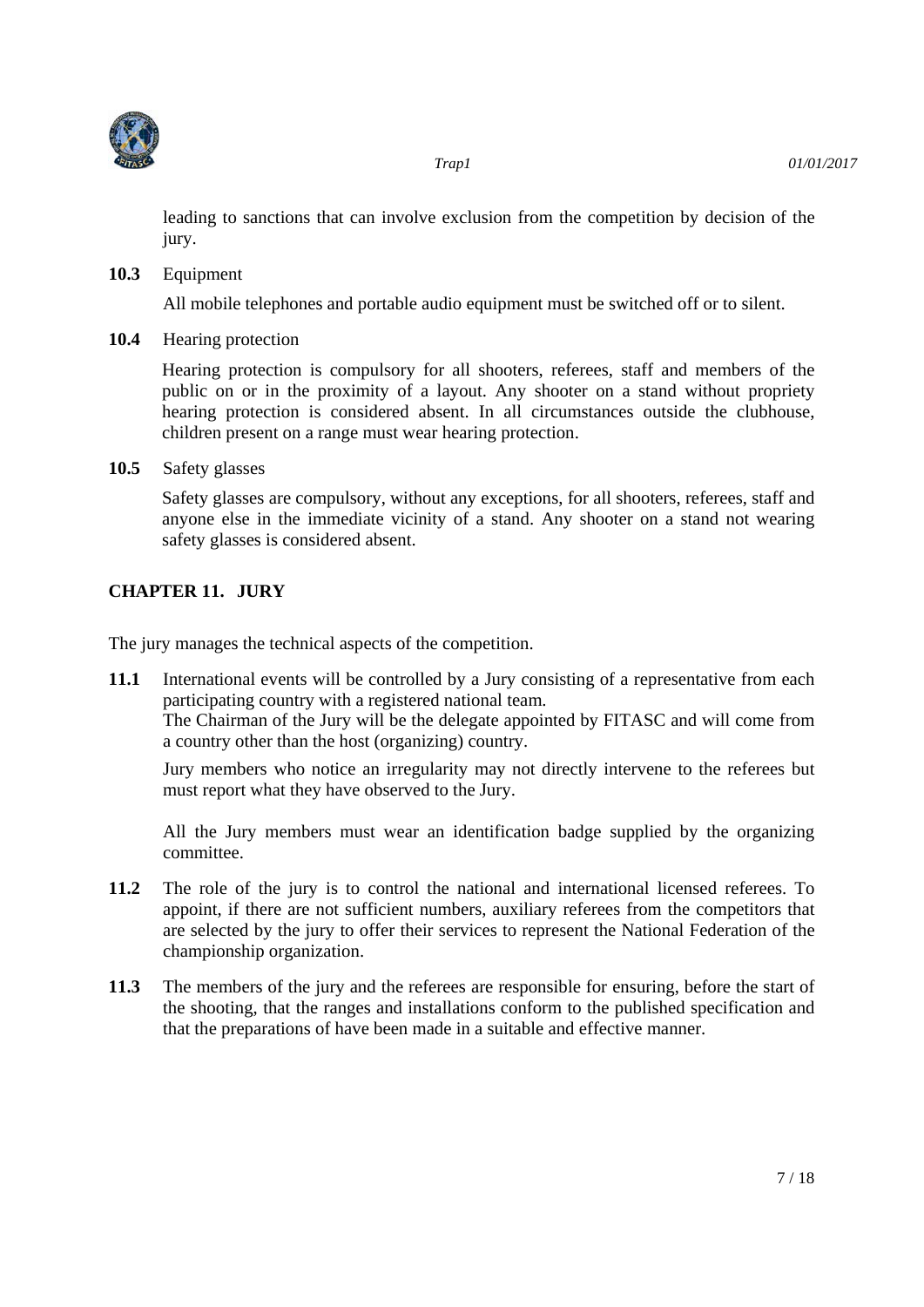

- **11.4** The jury's verdict is only valid in the presence of the Jury Chairman or his delegate, accompanied by a quarter of the members of the jury, who will take their decision by majority of the members present. In the event of a tie the chairman's will have a casting vote.
- **11.5** In the case of an emergency (e.g. a risk of the shooting being stopped) two members of the jury, nominated by the chairman, may take an exceptional decision with the consent of the chief referee, provided that this decision is endorsed by the jury.
- **11.6** It is the duty of the jury to make sure that the discipline rules are adhered to during the competition, including checking the guns, the ammunition and the clay targets by means of technical tests.
- **11.7** The jury will rule on all protests.
- **11.8** The Jury will make all decisions regarding penalties to be imposed on any shooter who does not adhere to the rules, or who behaves in an unsportsmanlike manner (articles 17.3 and 17.4).
- **11.9** The chairman of the jury must ensure that there are at least two members of the jury present on the range whilst shooting is in progress.
- **11.10** The organizing committee will come to an agreement with the Jury for a plan to draw lots. The composition of the squads is drawn a day before the competition at a prearranged time so that the participating national delegates can be present. The squads are comprised of a maximum of six shooters and a minimum of three.
- **11.11** During the progress of an international competition, if necessary, the adjustment of each trap will be checked daily. After checking a test target will be launched from the trap and the machine will then be sealed (art 3.5).
- **11.12** In the case of an act of Providence the jury can reduce the number of targets for a competition. In this case the shooter can claim compensation for the targets not shot based on the price of a training round.
- **11.13** A jury of appeal will be appointed at the start of each international competition.
- **11.14** In the case of the shooter disputing the decision of the jury or of FITASC, the Jury of Appeal may be referred to. This appeal jury will consist of the President of the organizing country, the FITASC President, or his representative, the President of the Technical Committee, or his representative, and the FITASC technical director. This appeal jury will be formed at the same time as the jury.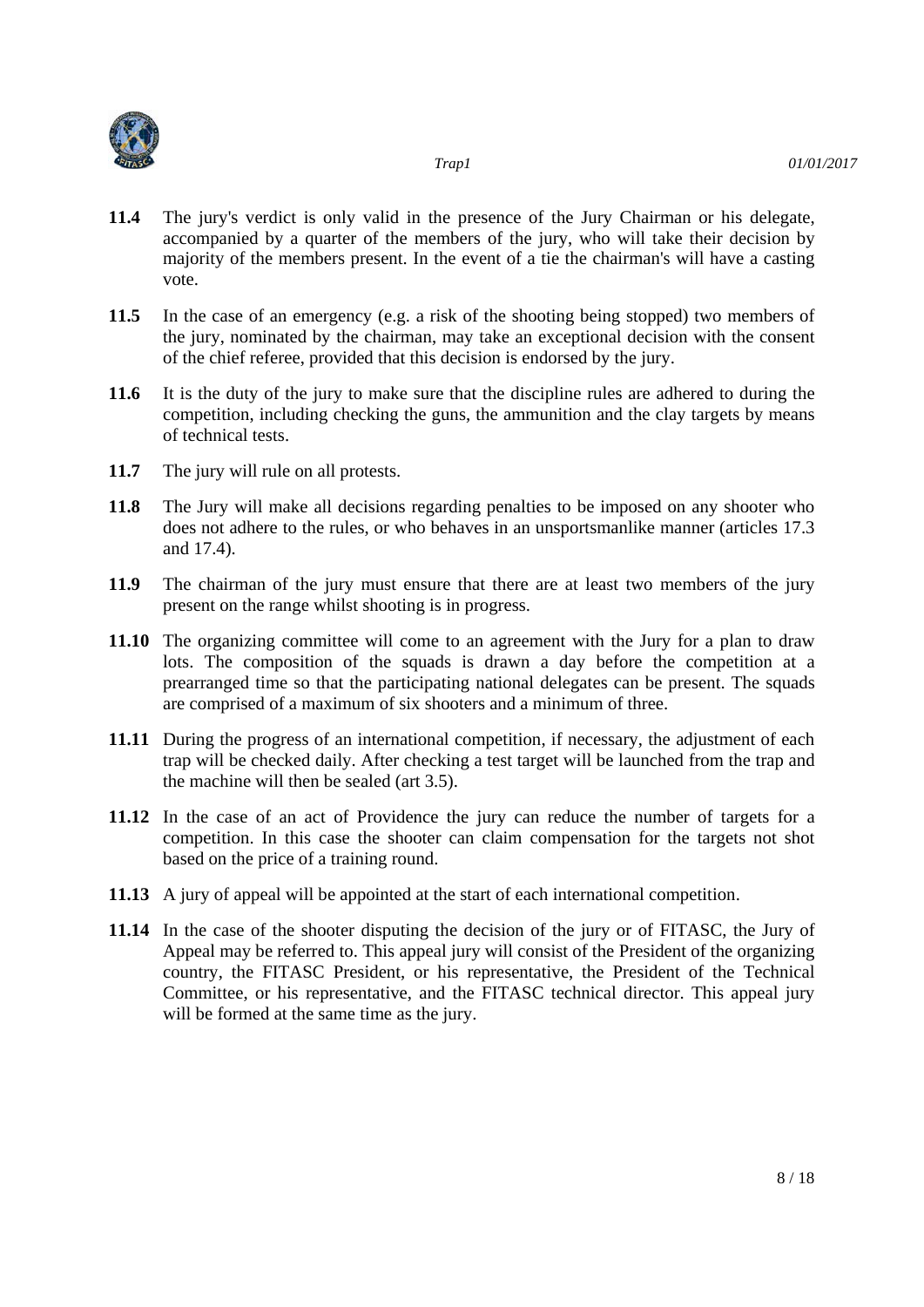

### **III. REFEREEING**

#### **CHAPTER 12. REFEREES**

- **12.1** Shooting on each range is overseen by a head referee who possesses a FITASC International referee's license.
- **12.2** After each throwing he must signal clearly if the target must be counted KILL or ZERO.
- **12.3** The referee and his assistants, under the control of the jury, will apply the rules, assure the safety of everyone present and ensure that members of the public do not disturb the shooters.
- **12.4** When shooting is organized by squad, the referee is assisted by three auxiliary referees chosen from the competitors from the previous squad. Shooters cannot refuse to perform this function if asked but the referee has the right to accept a replacement from amongst shooters in the competition. The shooter, who refuses to accept the job as an auxiliary referee, if he has been asked, or is conspicuously late going to his post, can be sanctioned (art 17.3).
- **12.5** An assistant must be placed on each side of the shooting range, in a position where we can observe the whole of the shooting zone. The third assistant must be placed near to the display panel or scoreboard to publicly register the referee's decision and inform the shooters.

The use of small flags of communication for the auxiliary referees is compulsory. The small flags will be colored, and will be used to indicate a missed target or to inform the referee of a problem with the squad.

- **12.6** The main referee takes his decision alone. If one of the auxiliary referees has a different decision, he must lift his arm to indicate to the principal referee who will make his final decision. However before taking that decision he must consult with the other auxiliary referees.
- **12.7** After the score sheet verification the result of the rounds are announced in a loud voice by the referee in such a way that the shooters can hear them. Each shooter must verify and sign his final score before leaving the shooting range. No complaint will be accepted after this formality.
- 12.8 Before the start of each round the referee must clearly announce in a loud voice to the puller, the number of shooters present in the squad, so the puller can set his trap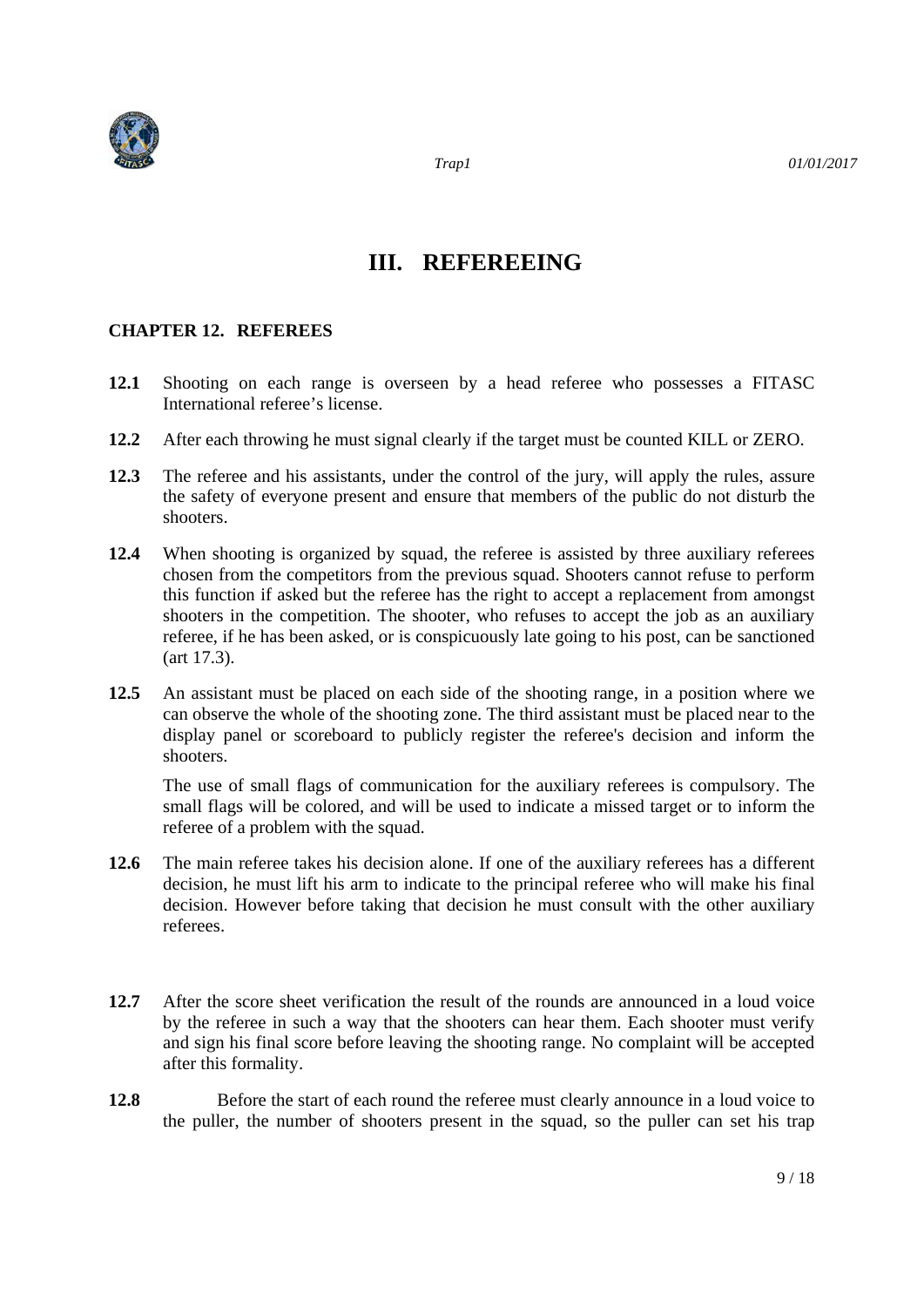



 *Trap1 01/01/2017* 

release to the announced number (6, 5, 4 or 3) of shooters.

- **12.9** Shooting takes place without interruptions other than those planned in the program or that come from technical difficulties.
- **12.10** The referee can however, in some circumstances, interrupt shooting if it suddenly starts to rain heavily or if there is a violent storm that appears to be only for a short duration. However he must inform the Jury if this interruption is likely to last.
- 12.11 When shooting is organized in line, the electronic refereeing announces the referee decision by a strong beep if he/she considers that the target is "zero". The shooter have then the necessary 2 or 3 seconds to contest the referee decision, otherwise the referee will make his/her decision alone and the score will be recorded and display on the screen.

#### **CHAPTER 13. PERFORMING A ROUND OF AUTOMATIC TRAP**

- **13.1** The shooter will adopt the ready position and his gun may be shouldered before calling for the target. The shooter must place his feet within the limits of the shooting stand. If the shooter is found in an irregular position he will initially receive a warning.
- **13.2** Each round consists of 25 targets. However, for competitions of 300 targets each round may be increased to 30 targets dependent on the number of ranges available.
- **13.3** At the moment calling for the target, the shooter must be ready to shoot immediately and he must have with him the ammunition and equipment that he needs to shoot the whole round of 25 or 30 targets.
- **13.4 For shooting in line:** before taking part in an event, the shooter can test his gun, if he so wishes, only on a stand specially designed and laid out for the purpose, not far from the gun room. Under no circumstances may guns be tested on the shooting stand before the start of the round.

**For shooting by squad:** the test firing of shotguns is allowed before the first round of each day. Only one shooter at a time may fire in squad order on the command of the referee.

**13.5** At the start of the shooting, 5 competitors will be ready at each shooting stand and the sixth  $(6<sup>th</sup>)$  at the waiting position, behind the shooting position #1.

After having shot on stand number five the shooter must immediately return to the waiting position the gun being OPEN AND UNLOADED and with due consideration to the competitors on the firing line.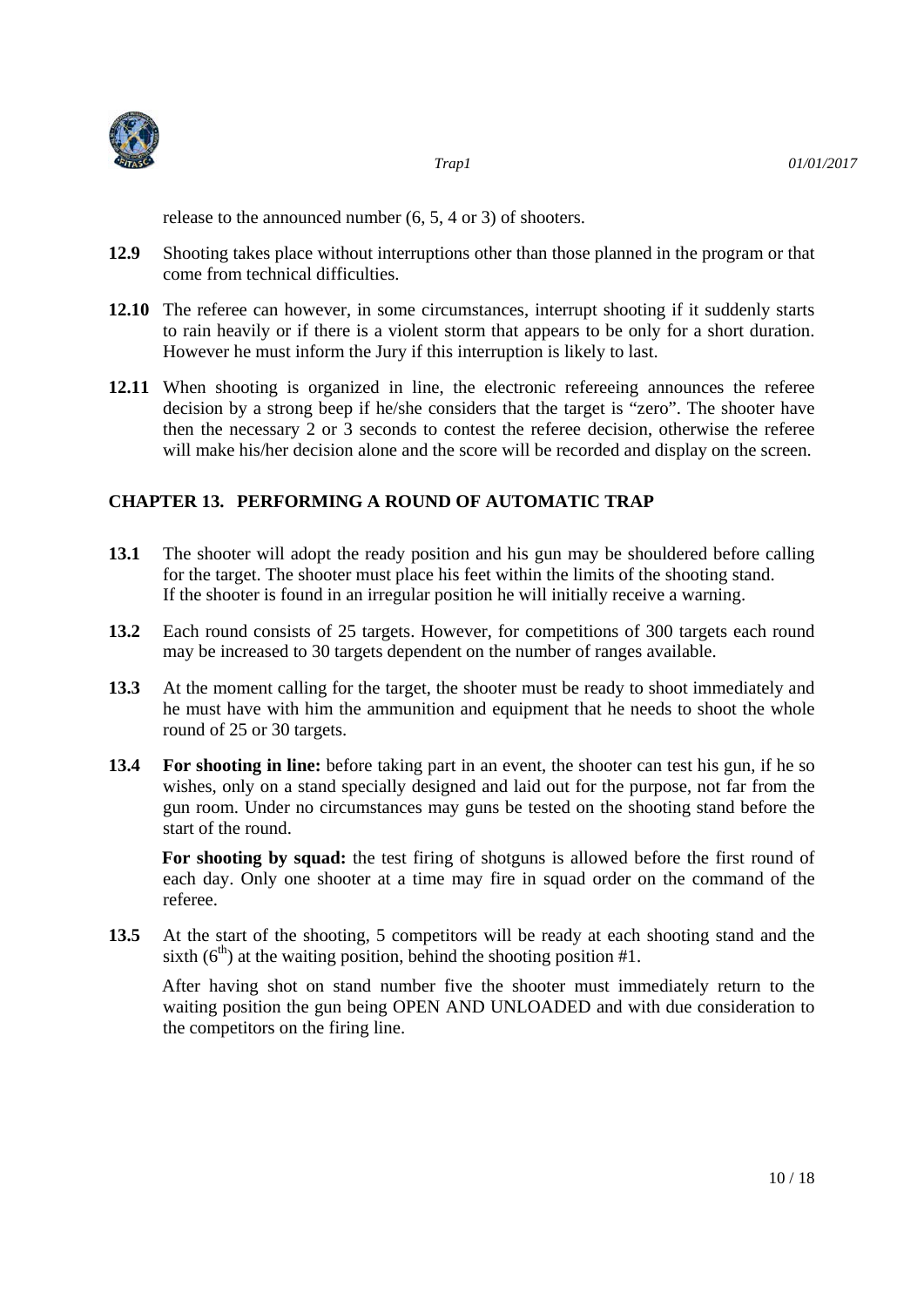

**13.6** The referees, or other designated officials, are responsible for the orders START SHOOTING, STOP SHOOTING, UNLOAD and all other instructions necessary for the smooth running of the shooting event. The judging referees must equally make sure that the orders are made and that the guns are handled in a safe manner.

Every shooter who operates a gun without the permission of the referee before the order START SHOOTING or after the order STOP SHOOTING has been given can be sanctioned by a warning (art 17.3) and excluded from the competition in the case of subsequent offences (art 17.4).

**13.7** Shooter number 1 must not load his gun until the referee has given him/her permission to commence shooting.

The other shooters cannot close their loaded guns until the preceding shooter has shot his clay target.

In all cases the gun cannot be loaded unless pointing in the direction of the trap installation.

After having shot, the shooter must not turn around on the shooting range before opening his gun.

The operation of guns is forbidden when staff is found in front of the shooting stands (art 17.4).

It is forbidden to aim at, or shoot at other competitors targets. It is equally forbidden to aim at, shoot at or pretend to shoot at living animals (art 17.4).

The shooters and other people found in the immediate proximity of the shooting line are to wear ear protectors or other suitable anti-noise protection (art 10.4/10.5) .

No test firing is allowed on the shooting stand (art 13.4).

**13.8** When the competitor is ready to shoot he will order the target by PULL, GO, LOST or other audible command.

After having shot the 5 or 6 targets at his stand the competitor must wait until the following shooter has finished his shot before taking his place. If not he could receive a warning (art 17.3).

- **13.9** In the case of an interruption of the shooting the gun must be immediately opened and it must not be closed or reloaded before the shooting is resumed without the permission of the referee.
- **13.10** The shooter is given 10 seconds to call for his target target after the preceding target being shot.

In the case where this delay is exceeded the shooter is liable for a warning (art 17.3).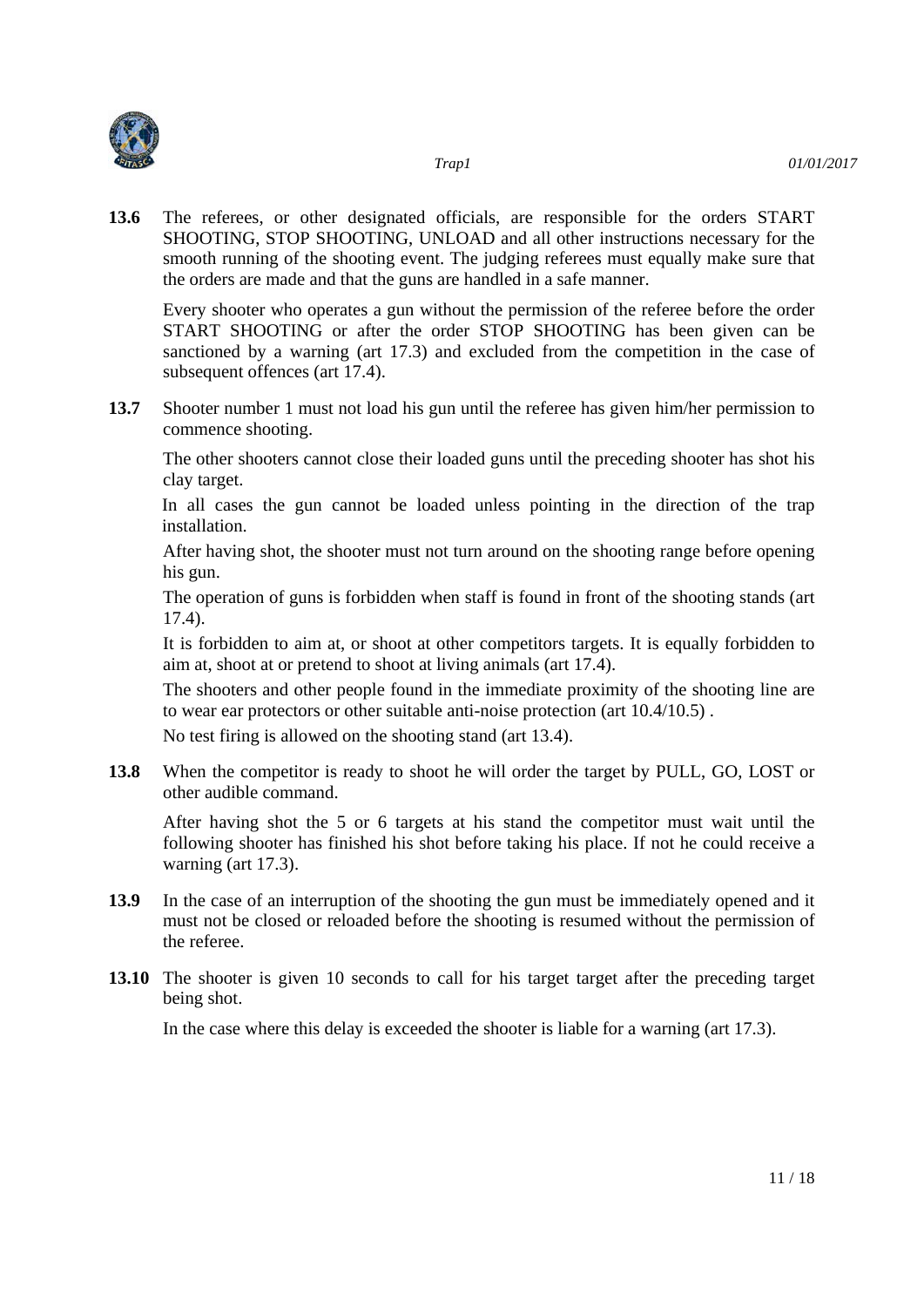



- **13.11** After the shooting of the last target of a round all the shooters must stay on their stand until the last competitor has shot and the referee has declared shooting is over.
- **13.12** When the shooter calls his target it must be launched immediately taking in to account only the time to react to the signal (approximately 1/10 of a second).
- **13.13** All targets launched must be shot at except that if the shooter considered that the release of his target did not correspond directly to art 13.12. In this case the target can be refused by clearly lowering the weapon. However if the referee judges that the target was launched according to the rules it will be scored zero.
- **13.14** All malfunctioning of the traps during the shoot must be pointed out to the maintenance staff by the referee.

In the case where the trap cannot be repaired in time and reasonable conditions the referee can decide to change the faulty trap and proceed later with its adjustment.

- 13.15 In the event that a trap moves from its set position during competition the referee responsible for the layout will immediately stop the round in order to reset the trap.
- **13.16** When a trap moves from its set position the results from targets already thrown from the trap will be counted, none of them will be re-thrown and no shooter can claim to reshoot the round.

#### **CHAPTER 14. MALFUNCTION**

- **14.1** In the case of any malfunction of gun or ammunition, for whatever reason, the shooter must remain standing, weapon pointing towards the shooting zone, without opening his gun or touching the safety catch, until the weapon has been examined by the referee.
- 14.2 A gun must be considered out of service if
	- a) It cannot be shot in total safety.
	- b) If the striking of the primer does not ignite the powder charge for whatever reason.
	- c) If the empty cartridge is not ejected because of a mechanical problem on a semiautomatic gun.
	- d) If there is a simultaneous discharge.

In these cases the shooter has the right without penalty to new target twice in the same round of 25 targets, without taking into account any changing of the gun. The third malfunction and all subsequent malfunctions will be considered as ZERO.

- **14.3** The following incidents are not considered as a malfunction and the referee will register the score if the target is launched correctly.
	- a) Incorrect gun handling by the shooter.
	- b) Chambers not loaded or containing empty cartridges.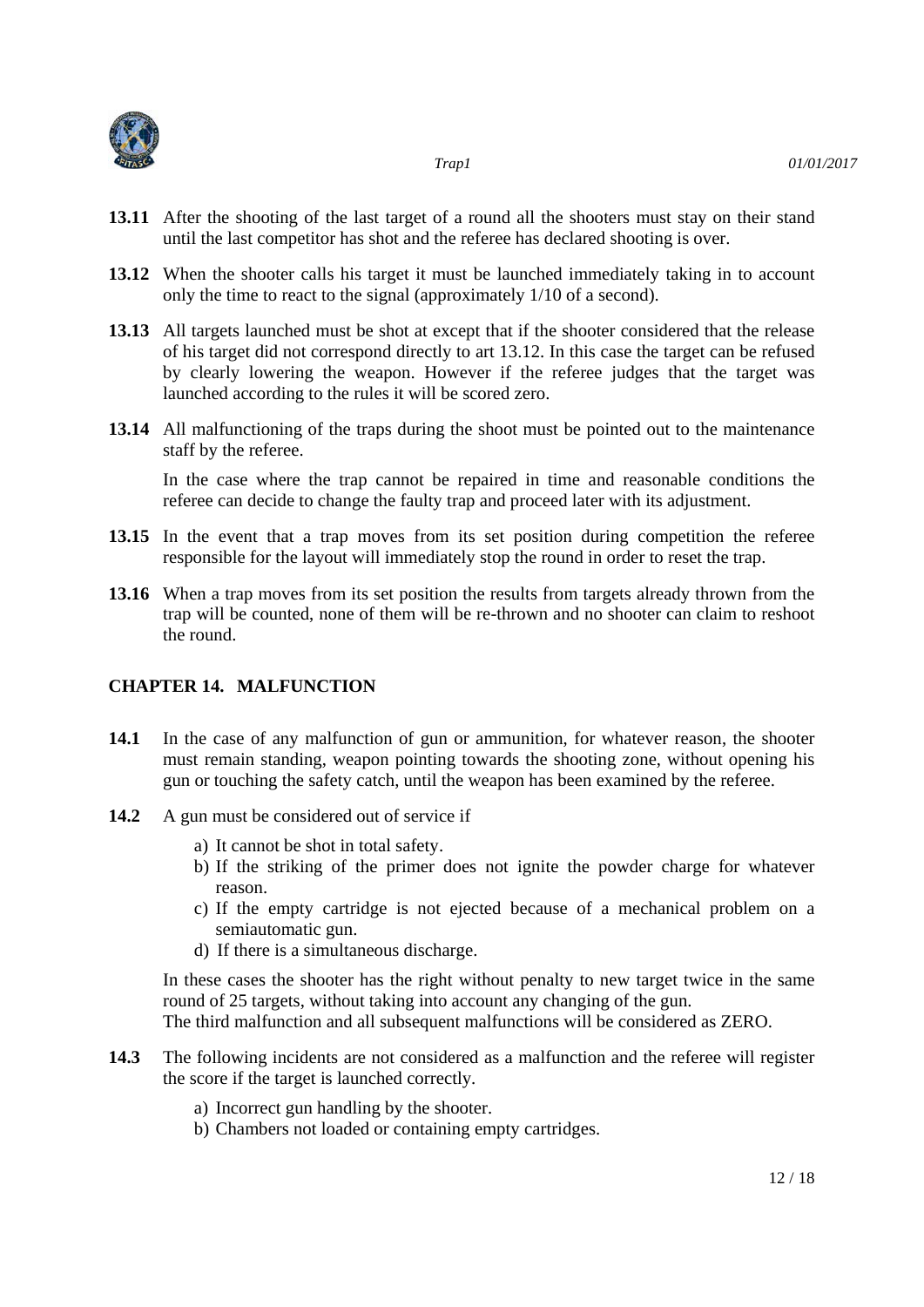

- c) The safety catch is in the safe position
- d) Firing of the second shot after a malfunction of the first shot
- **14.4** If the referee judges that the malfunction is not attributable to the shooter (Art 14.2) and that the weapon cannot be repaired quickly, the shooter can elect to use another weapon, with the agreement of the referee, on condition that he follows this procedure within 3 min of the declaration that the gun is out of service.
- **14.5** In the case of a major disablement of the gun the shooter, after having been authorized by the referee, can leave his group and finish the round at a time fixed by the referee or by the jury, with no penalty for the first incident and with a penalty of 3 ZEROS for subsequent incidents.

#### **CHAPTER 15. SHOOTING RULES**

- **15.1** Two cartridges can be fired at each target.
- **15.2** The target shot at is declared KILLED when it is launched and shot according to the rules and if at least one visible piece is broken from the target. The targets designated as FLASH TARGETS must comply with the same rules.
- **15.3** The referee must decide immediately if the launched target is considered as conforming to regulations or as NO BIRD, if possible before the shooter has fired his first shot.
- **15.4** The target is considered LOST when:
	- a) The target is shot at and it is not hit during its flight.
	- b) It is only dusted and there is no visible piece broken from the target.
	- c) If the shooter does not shoot at target that has been called for and thrown correctly.
	- d) If the shooter cannot shoot because he has not released the safety catch, forgotten to load or cock his gun, or if it has been insufficiently closed (Art 14.3).
	- e) If the shooter has a malfunction with the first shot and fires the second shot missing the target.
	- f) If the shooter misses his target with the first shot and cannot fire the second shot because:
		- i. He has forgotten to load a second cartridge.
		- ii. He has not released the magazine cut-off on a semiautomatic weapon.
		- iii. The safety catch of the gun has slipped back into place following the recoil from the first shot.
		- iv. If the second cartridge comes unsealed and empties from the effect of the recoil.
	- g) If the shooter, in the case of a malfunction or misfire of his gun or cartridge, opens the gun or touches the safety catch before the referee has examined the gun.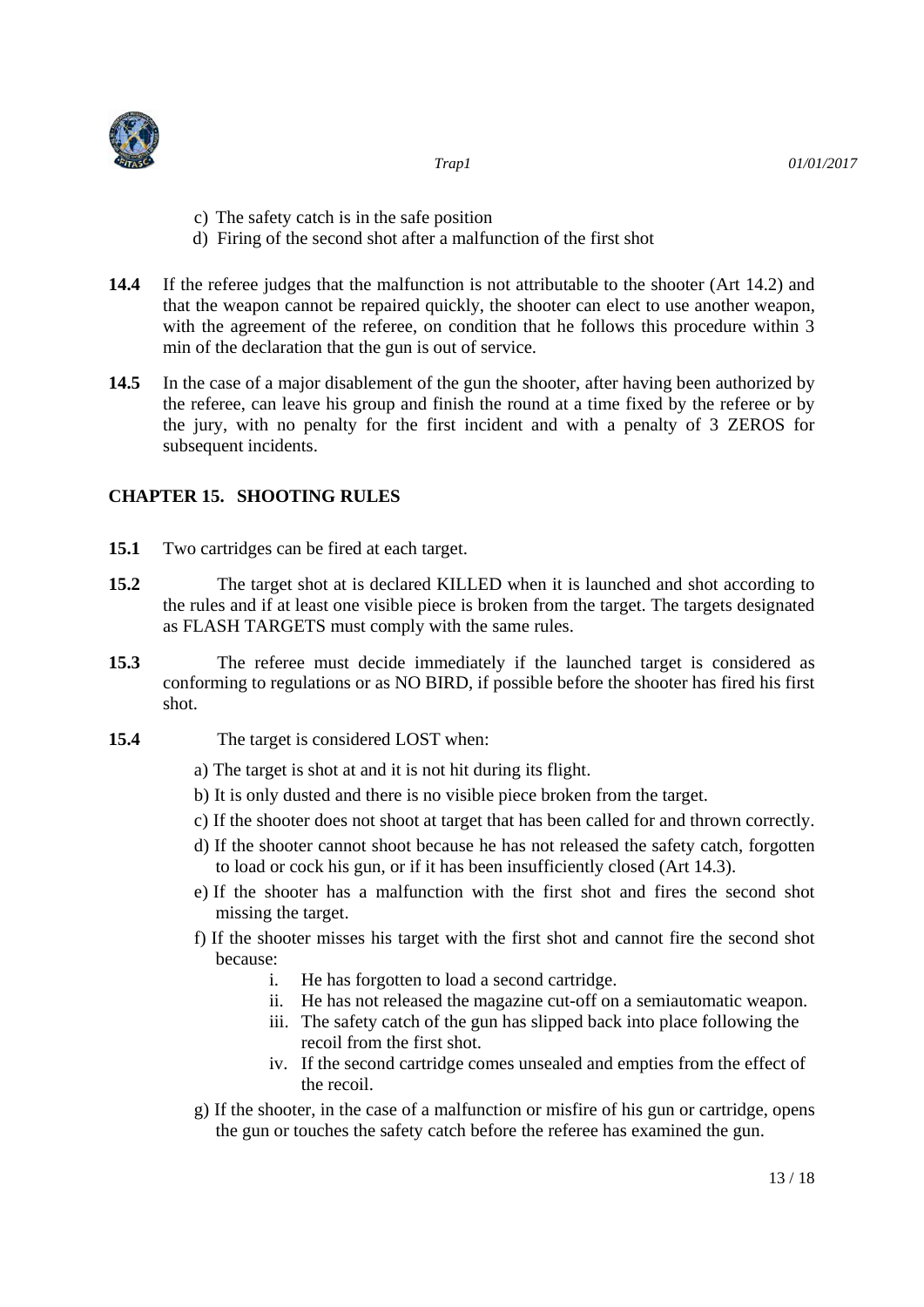



- 
- h) If it is the third or subsequent malfunction of the gun or ammunition in the same round by the same shooter (Art 14.2)
- i) If the target is not shot at for any reason which does not entitle the shooter to a new target.
- **15.5** The target is declared NO BIRD and new target will be launched, whether or not the competitor has fired:
	- a) If the target breaks on being released.
	- b) If the trajectory is irregular (the target zigzags, has sufficient initial speed... etc)
	- c) If two targets or more are launched at the same time from the trap.
	- d) If the color of the target is very different from the color of the other targets used in the competition.
	- e) If the target is launched before the shooter has given the command.
	- f) If the target is not launched on command and the shooter clearly lowers his gun (art 13.13).
- **15.6** The referee can equally declare a shot target NO BIRD and order the release of a new target when:
	- a) The shooter is visibly disturbed.
	- b) Another competitor shoots at the same target.
	- c) The referee, for any reason, is unable to determine if the target is hit or missed. Under these circumstances, the referee MUST consult his assistants before agreeing to new target.
	- d) If a competitor misses with the first shot and has a malfunction with the second shot, a repeat target will be given but only the second shot will count subject to article 14.2.
- **15.7** A shot will be considered as not fired:
	- a) If the competitor shoots when it is not his turn, he will receive a warning (art 17.3).
	- b) If the shooter discharges his gun when it is his turn but before he called for the target. He will receive a warning (art 17.3). However, if the target is launched and the competitor fires his second shot the result will be scored.

#### **CHAPTER 16. PROTESTS**

**16.1** If the shooter disagrees with the referee's decision regarding the assessment of a shot, the shooter must protest immediately, by raising the arm and saying « PROTEST » or « APPEAL ».

The referee must then immediately interrupt the shooting, and after having consulted the auxiliary referees, make his decision known.

In no case, he is allowed to pick up the target to see if it has been hit or not.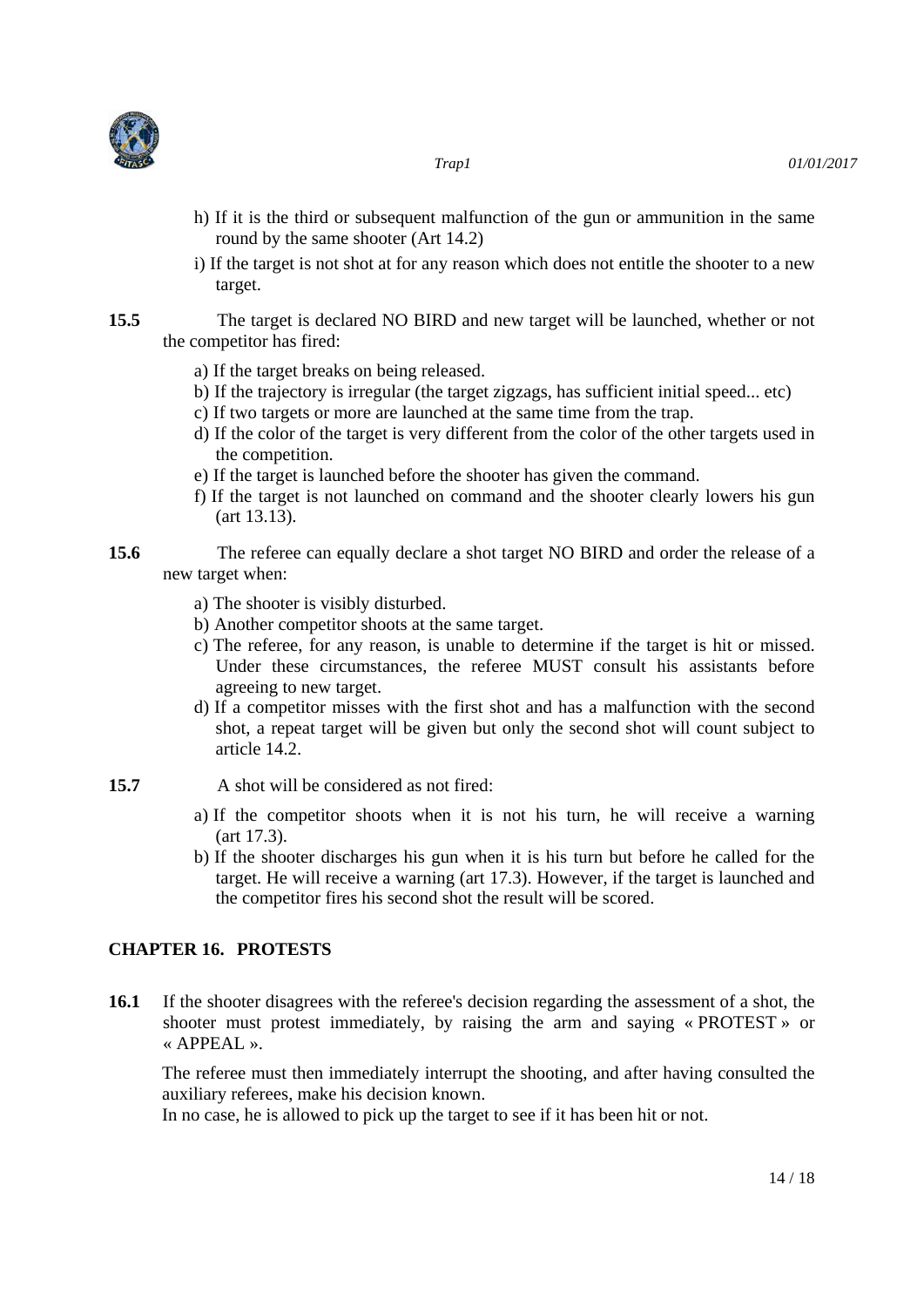

**16.2** The shooter can appeal to the jury to contest the decision of the referee.

This appeal must be addressed in writing and accompanied with an amount which is a deposit that is determined by the jury, before the competition, and that will be returned to him if the protest is accepted by the jury.

In this case, the jury can give instructions to the referee for future judgments or name a new referee or finally modify the decision of the referee.

**16.3** He cannot make an appeal against the decision of the referee in the following cases:

- a) on judging if target is killed or zero
- b) if a trajectory is judged correct or no bird
- c) if the launching of the target took place in the time that conforms to the rule

#### **CHAPTER 17. PENALTIES**

- **17.1** All the shooters taking part in competitions are obliged to know the present rules and to undertake to respect them. They will accept in advance to be subject to penalties and other consequences that result from the violation of these rules or the orders of the referees.
- **17.2** If the shooter uses weapons or ammunition that do not conform to the terms of art n°8.1, 8.2, 8.3 and 9.1, all shots fires with these weapons or ammunition « **WILL BE CONSIDERED AS ZERO** ».

If the jury judges that it was impossible for the shooter to have known his breach of the rules and through it has attained no essential advantage, it can decide to accept the result, on condition that the fault is rectified once it is known.

#### **17.3** SANCTIONS

The referee gives the shooter when a rule is infringed:

 $-$  at the first fault: 1 warning

 at the second fault during the same round and for each of the successive faults, the next target that is broken will be counted as ZERO.

- **17.4** In certain cases on the referee's recommendation, the jury can exclude the shooter from the competition.
- **17.5** When the referee sentences a shooter to lose 1 target (17.3), this penalty will be deducted from the next target(s) broken in the round, in the following round or roll over until the last target(s) of the last round of the competition, on the final score of the shooter.
- **17.6** Late arrival of a shooter

If a shooter arrives after the first shot of his/her squad, or for the shooting in line, after the following shooter has replaced him/her at shooting position #1, the shooter being late will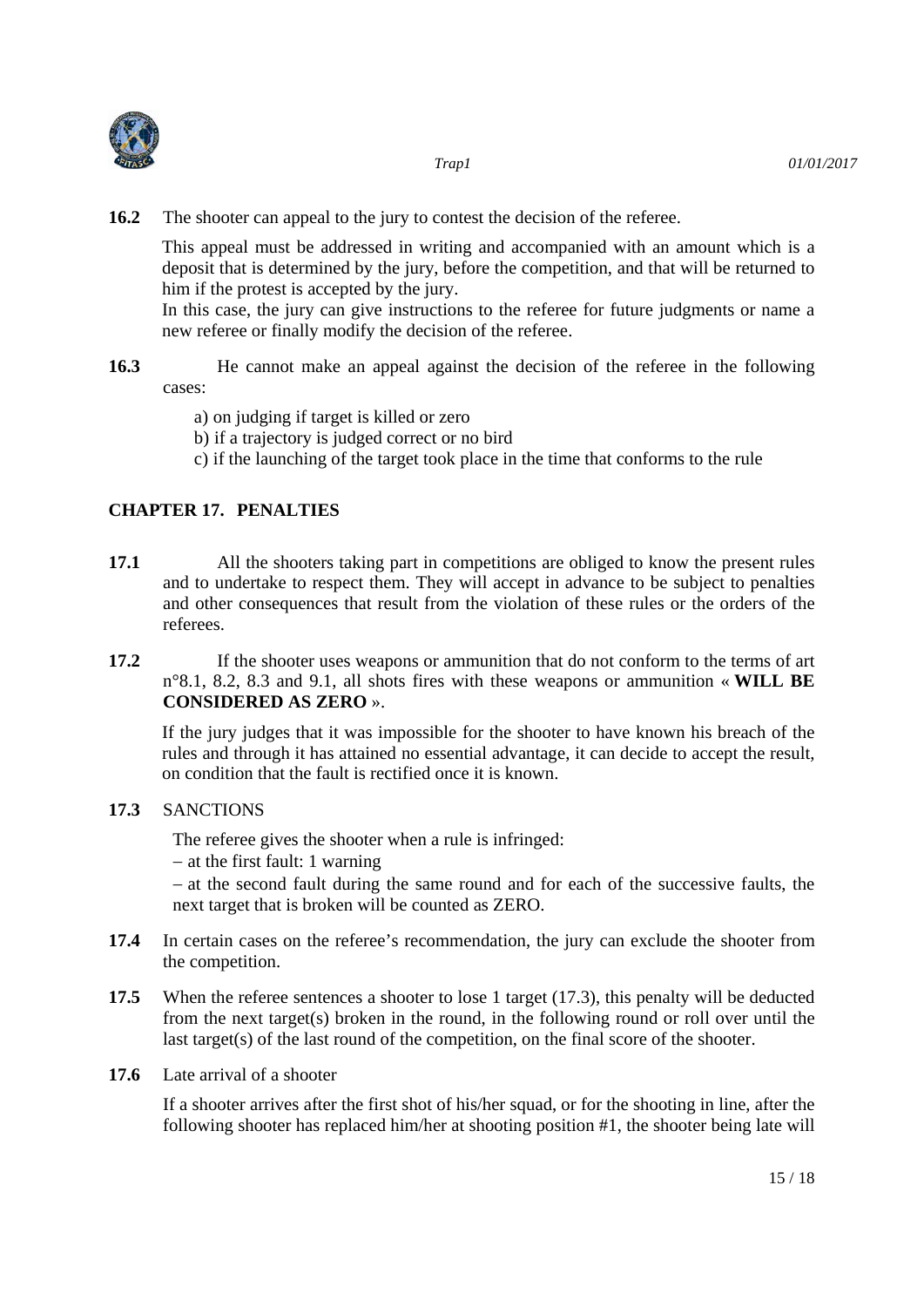

penalized by 25 zeros.

However, if the shooter considers that his/her delay is due to a case of force majeure, he/she can ask the jury (after paying the appropriate fee),and upon presentation of his/her arguments, to have this penalty withdrawn. The jury will examine the reasons put forward and will decide if it is a case of force majeure or not.

- **17.7** In all the cases where a shooter interrupts the course of the shooting without a viable reason, a penalty of zero will be accounted to him (art 17.5)
- **17.8** If the shooter leaves his group without one of the reasons quoted in the rules, or without a reason accepted and approved by the referee, **all the targets in his round waiting to be shot will be registered as ZERO**. In case of a subsequent offense, article 17.4 can be applied.
- **17.9** In the case where the referee or a member of the jury finds that a competitor intentionally delays the shoot or he acts in an unsportsmanlike manner, he can be sanctioned. (art 17.3 and 17.4).

#### **CHAPTER 18. RESULTS AND SHOOT-OFFS**

**18.1** In the event of a tie for one of the three first places of a championship there will be a shoot off staged over one round of 25 targets to decide the winner. « **IF THE TIE IS NOT BROKEN, then the competitors will shoot a second round using only one cartridge per target »**. The first zero will eliminate the competitor after each shooter has shot the same number of targets.

Below the third place in the ranking and concerning the tied shooters to be awarded, the tie will be broken by taking the score on the  $8<sup>th</sup>$  round, then in case still tied, by counting back from the  $7<sup>th</sup>$ ,  $6<sup>th</sup>$ ,  $5<sup>th</sup>$ ,  $4<sup>th</sup>$ ,  $3<sup>rd</sup>$ ,  $2<sup>nd</sup>$ ,  $1<sup>st</sup>$  rounds.

Tied shooters without award will be ranked as equals.

- **18.2** The shoot off is done in accordance with the present rules, however, the empty places in the group are not replaced.
- **18.3** When the shoot offs are not done at a time fixed in advance, the shooters concerned must stay in contact with the jury, in order to be ready to shoot in less than « FIFTEEN MINUTES » after their call. If they do not present themselves with in this time, they will be considered withdrawn.
- **18.4** In the case of teams tying, the ranking is done by taking the overall score of the team members on the  $8<sup>th</sup>$  round, then in case still tied, by counting back from the  $7<sup>th</sup>$ ,  $6<sup>th</sup>$ ,  $5<sup>th</sup>$ ,  $4<sup>th</sup>$ ,  $3<sup>rd</sup>$ ,  $2<sup>nd</sup>$ ,  $1<sup>st</sup>$  rounds.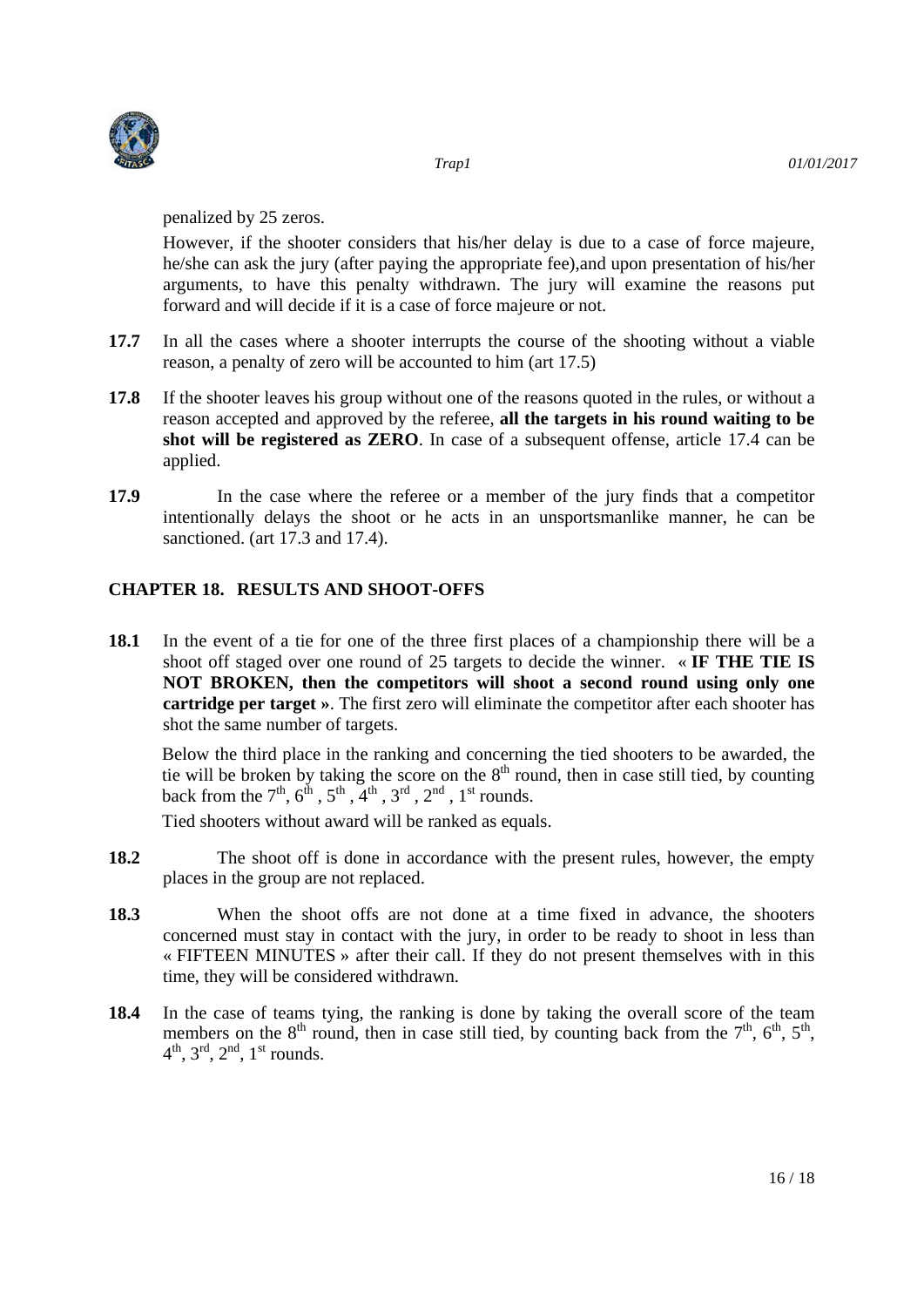

#### **CHAPTER 19. GLOSSARY**

| <b>SOUAD:</b><br>(shooting by squad)           | Group of up to 6 shooters shooting in the same round at the<br>same time and using same installations.     |
|------------------------------------------------|------------------------------------------------------------------------------------------------------------|
| <b>GROUP OF SHOOTER:</b><br>(shooting in line) | a group is formed by the total number of shooters of the<br>competition divided by the number of trenches. |
| <b>ROUND:</b>                                  | consists of 25 or 30 targets thrown from the same trench.                                                  |
| <b>TRAP:</b>                                   | machine or device for throwing the targets.                                                                |
| <b>SONO-PULL:</b>                              | automatic voice activated machine.                                                                         |
| <b>SHOT:</b>                                   | firing of a cartridge.                                                                                     |
| <b>TRENCH:</b>                                 | excavation in front of the shooting stands where the machine are<br>situated.                              |
| <b>TARGET:</b>                                 | Clay target.                                                                                               |
| <b>TRAJECTORY:</b>                             | The line of flight of the target through the air.                                                          |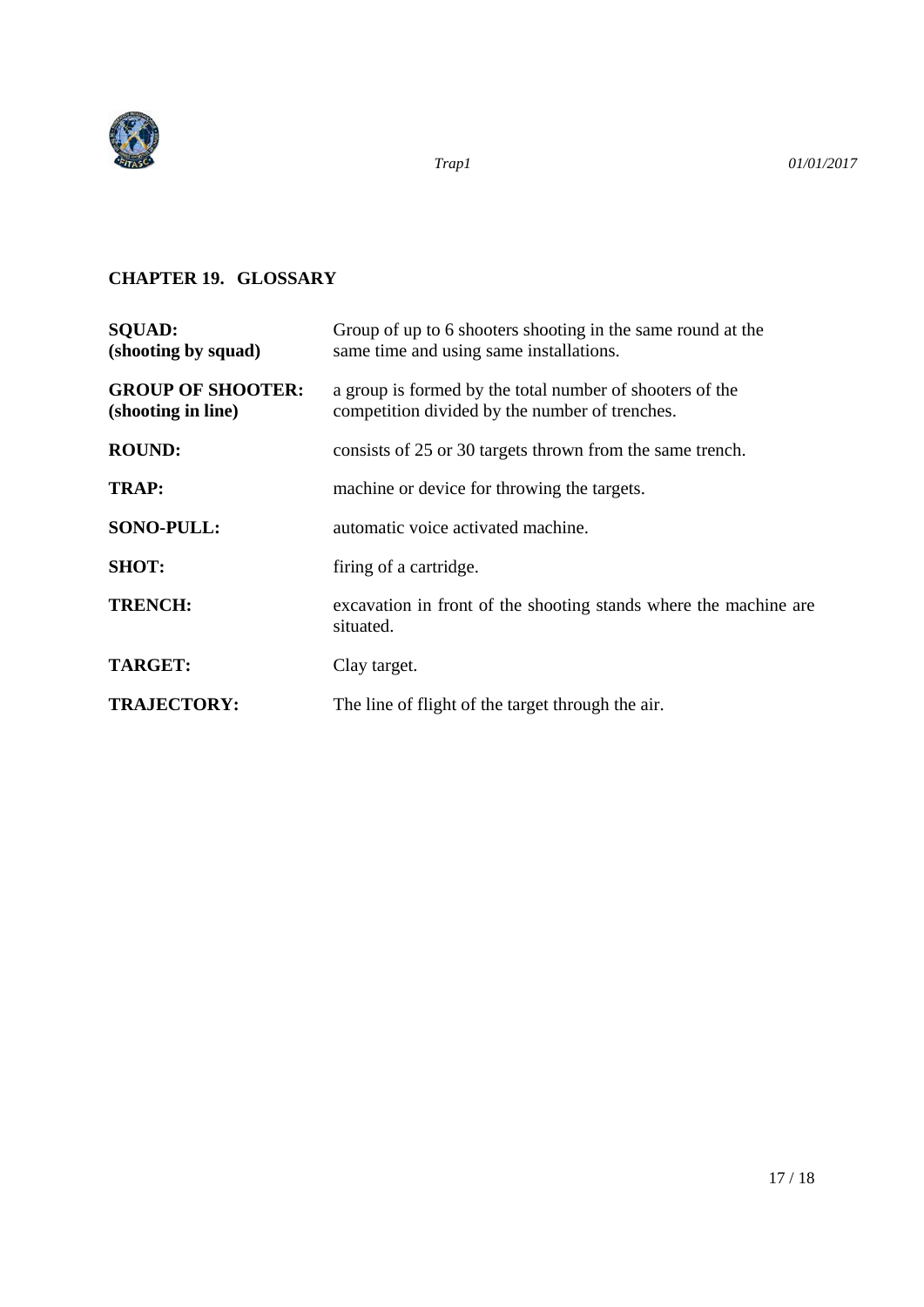

 *Trap1 01/01/2017* 

## **APPENDIX 1**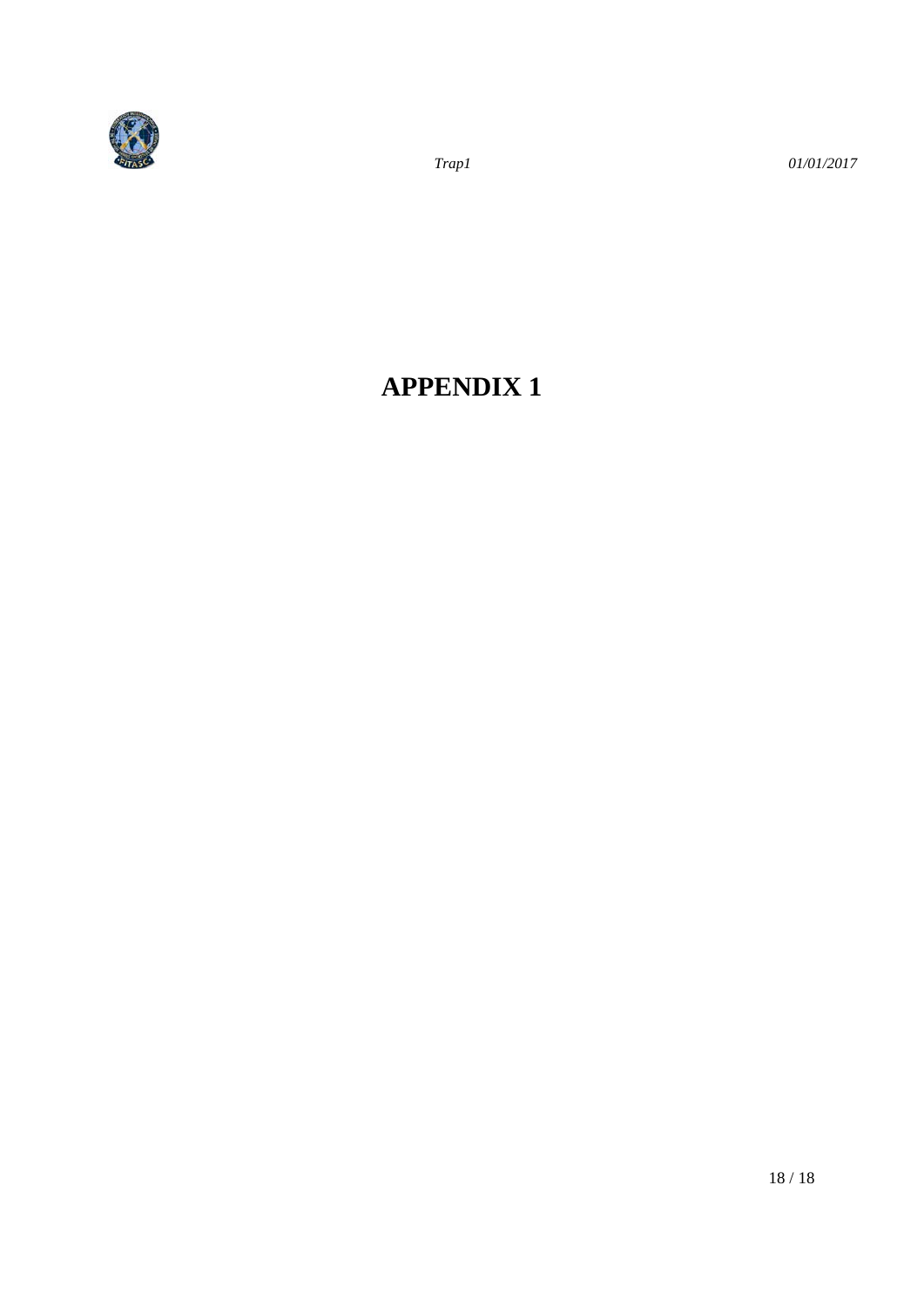PLAN D'UN STAND DE TIR AUTOMATIC TRAP 300 - FAT 300 (Dimensions réglementaires internationales)